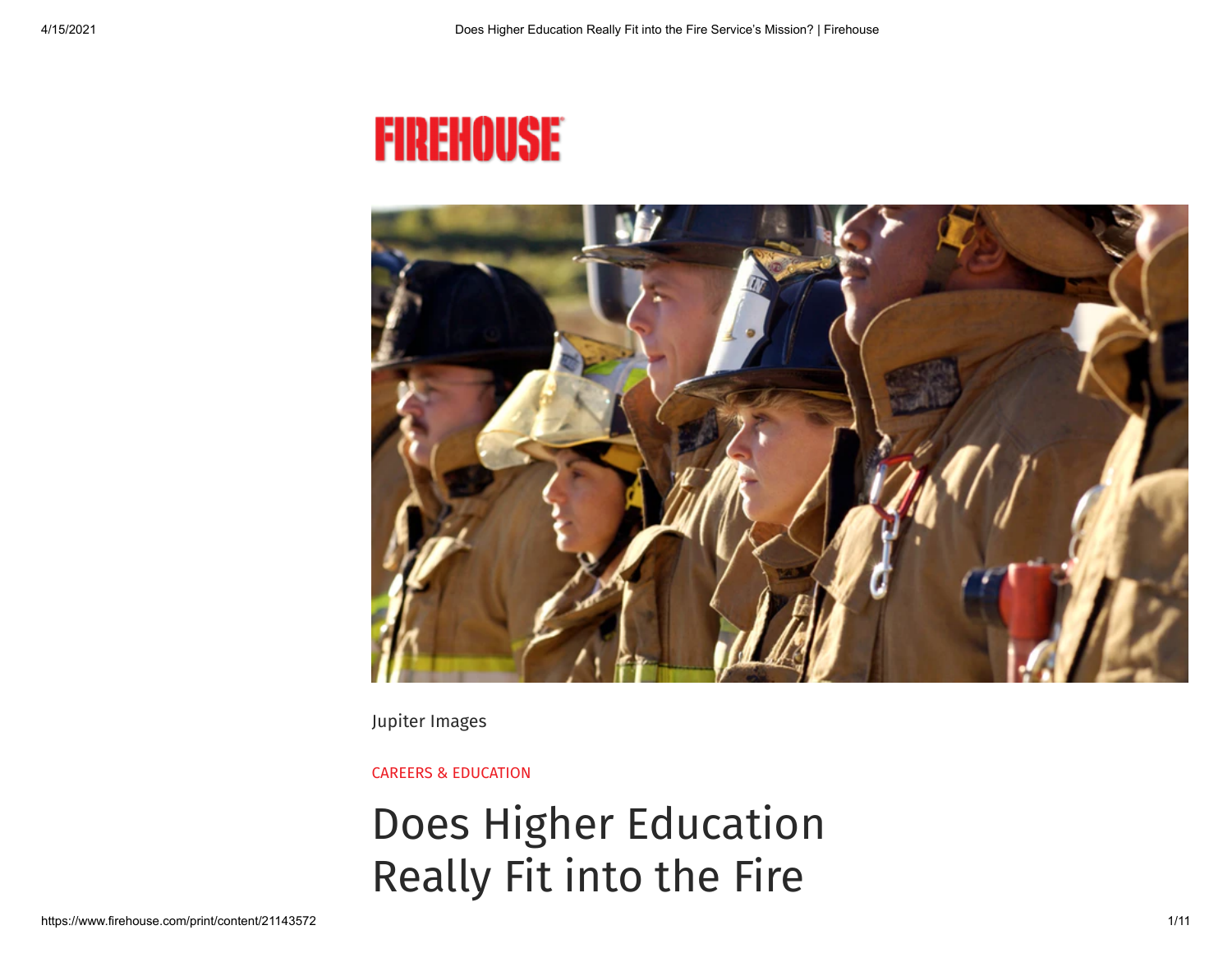### Service's Mission?

Benjamin Martin discusses the differing perspectives on what qualifies someone for a leadership position in the fire service.

#### **Author** — [Benjamin](https://www.firehouse.com/home/contact/21134609/benjamin-martin) Martin

Aug 1st, 2020

Seldom is more heat generated than when firefighters sit around the kitchen table to tackle the latest list of promotions in their agency. One item that adds fuel to this fire is the disagreement about the role that higher education has come to play in the hiring or promotional process.

Who our organizations choose to hire and promote remains one of the most critical tests that the fire service faces. This applies regardless of whether you work for the FDNY or a small volunteer agency that has only a few members. As a younger generation of firefighters begin to move up the ladder into leadership positions, the future of the fire service rests with our ability to envision and offer the types of training that will help to prepare them to answer challenges, many of which might not even exist yet. So, what exactly qualifies someone for a leadership position in the first place?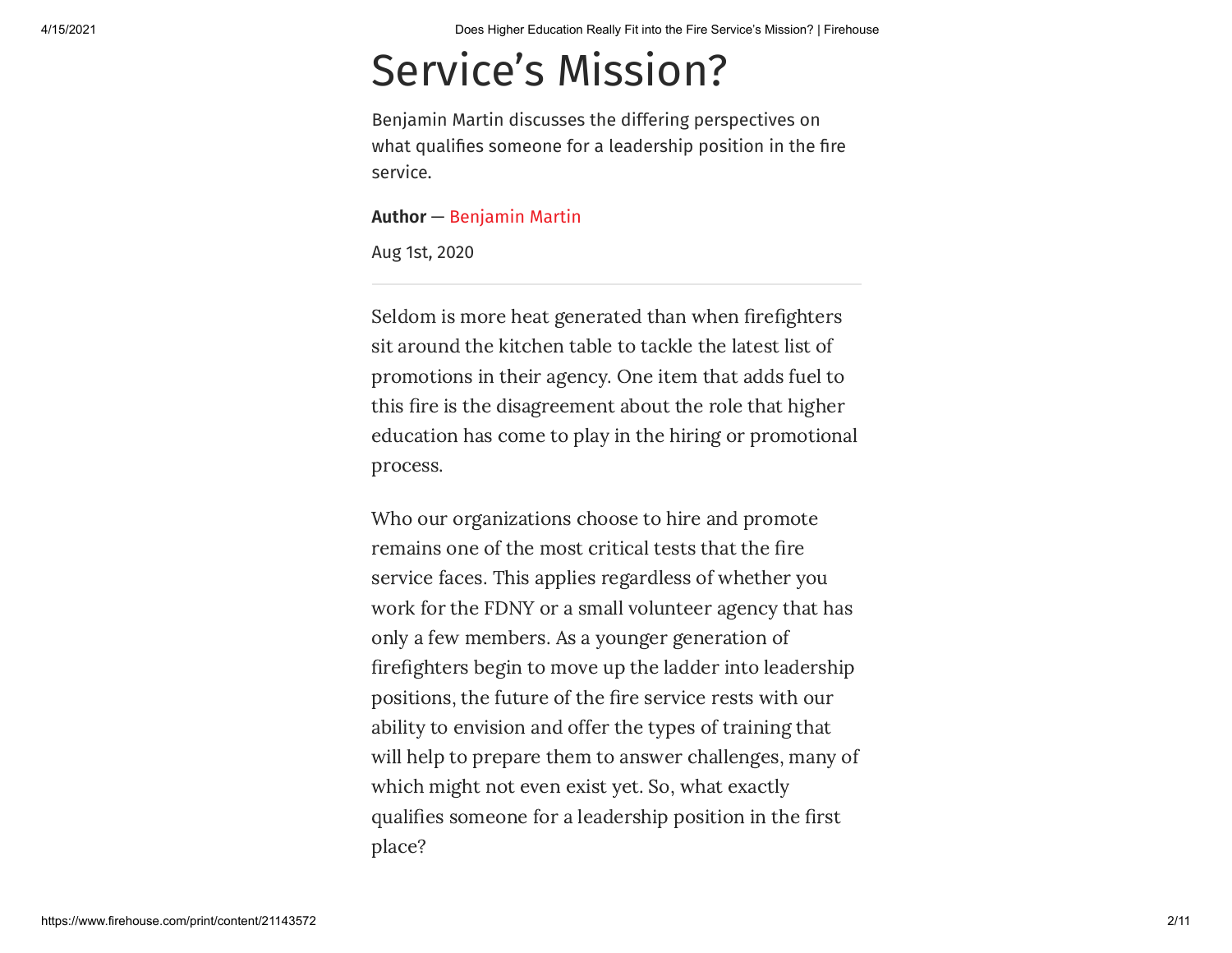### **Blue-collar beginnings**

There simply is no arguing that the mission of the fire service has its roots in blue-collar work. This kind of labor, at times requiring tremendous amounts of training and skill, includes the types of tasks that are found in building construction and maintenance, machine and automotive repair, custodial work and manufacturing. Firefighters often perform many of these tasks at the firehouse or on a call for service, so hiring and promoting people who have this type of experience is extremely valuable for organizations. As an example, I spent years swinging a hammer on a construction site, gaining an appreciation of building construction as well as how awful it was to carry a bundle of roof shingles up a 30-foot ladder to a steeppitched roof. What I learned during that time helps me to make better decisions on the fireground when anticipating how the fire is spreading in a house and attacking the structure.

Despite the obvious value in this type of skill set, it's becoming increasingly common that fire departments sidestep candidates who possess the actual experiences of both leading people and running fire calls in favor of others who have signicantly less experience but a college degree.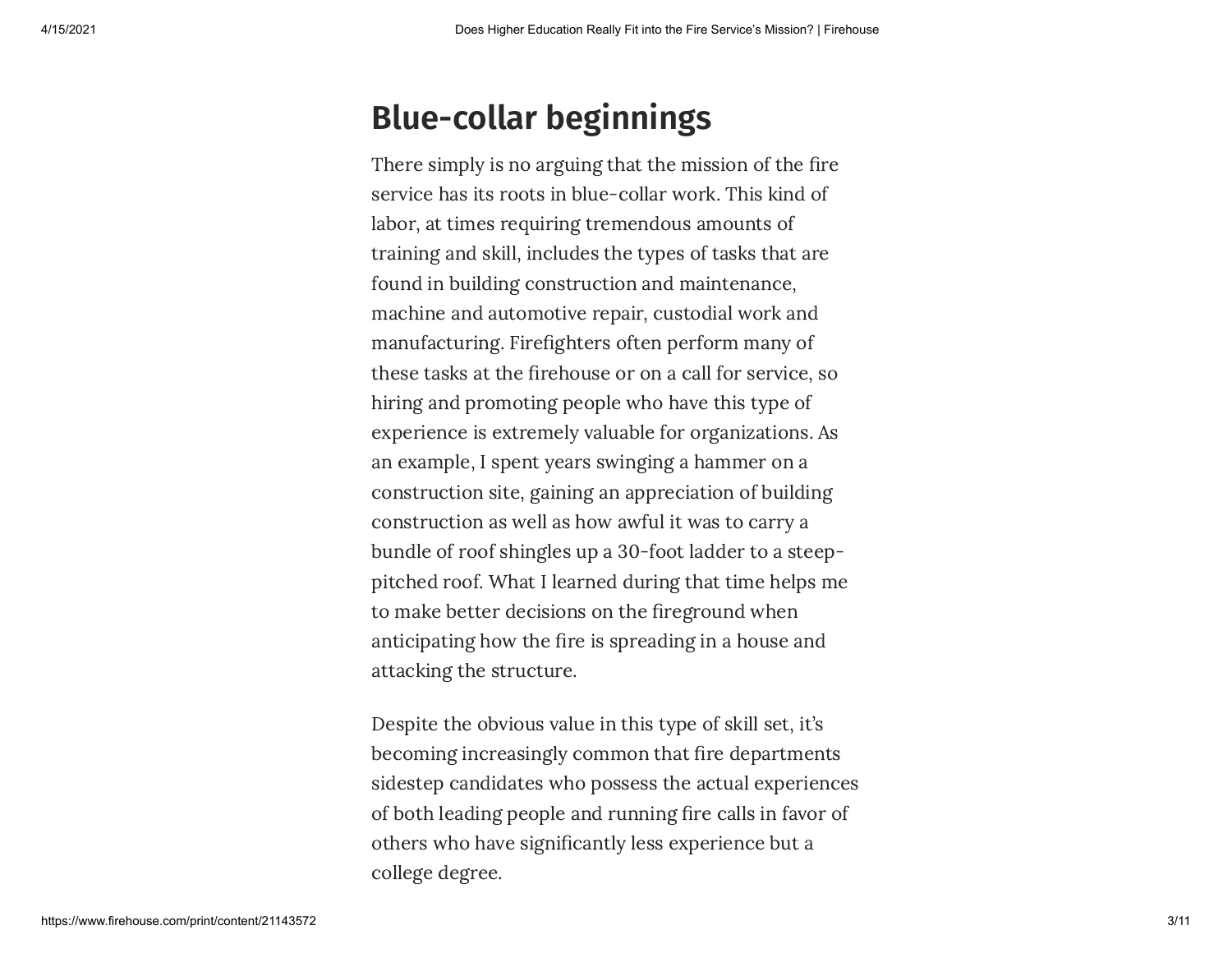This shift in preferred qualifications sidelines many otherwise outstanding candidates. It also has created a palpable disconnect and tension within some departments' rank and file. I even am aware of a few cases in which departments require a college degree for any promotional rank; some go so far as to declare it a minimum qualification for their hiring process. Wait! What?

Part of the disconnect that concerns the issue of higher education is that, for many firefighters, their career has or will revolve exclusively around riding an apparatus and going to fires.

However, for others, as they grow in years of service, they begin to explore different aspects of their organization's mission, such as an assignment to the training, fire marshal or planning sections. Although some are drawn to supervise at the company level, some eventually aspire to chief's buggies or office positions. Once promoted to these new assignments, these folks might not be subject to running 9-1-1 calls at 2 a.m. anymore, but it doesn't take long before they are faced with program management responsibilities, budget development requests, station design, construction projects, chairing committees, or guiding apparatus purchasing and financing.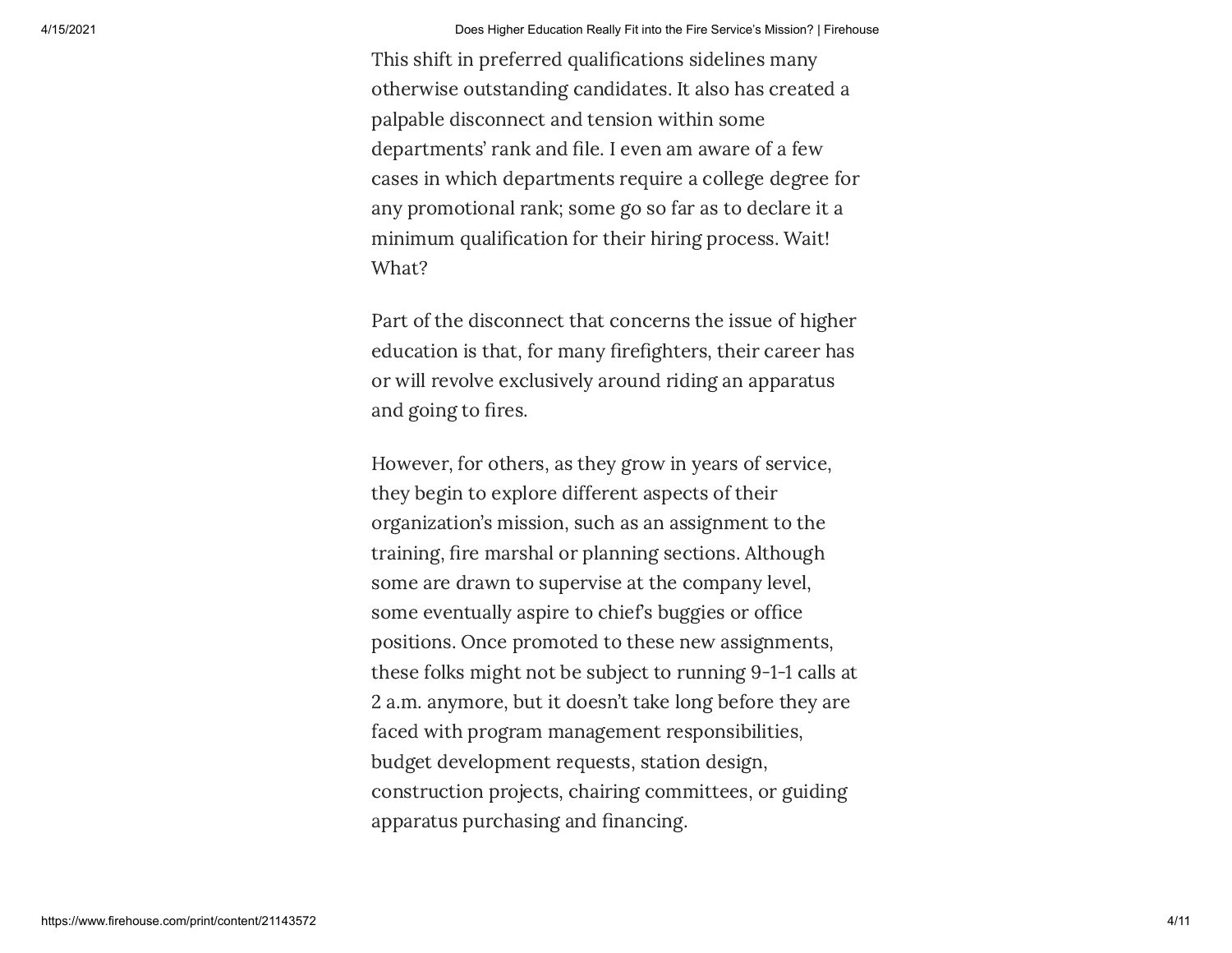When leaders solve these types of problems, they still are as much a part of the fire service's mission as those who answer the 9-1-1 calls, but, all of a sudden, the landscape of what qualifies someone for this type of leadership position looks differently. If the pool from which we promote remains the same, it could lead to a lack of having qualified people. If not addressed, to fill these senior level leadership positions, organizations might need to promote from the outside or face the risk of promoting someone internally who ends up causing tremendous damage to morale, because he/she lacks the skills to address what the organization is asking them to do.

#### **Leveraging higher education**

"Wait," you might say. "What do you mean leveraging? I thought this was going to be a good old higher education browbeating session."

The fact is, the answer to this challenge isn't black and white. I firmly believe that the understanding of building construction that I gained over the years provides me the ability to be an asset on the fireground, but so does what I learned while completing my bachelor's degree in fire science. The classes in the particular program that I completed included strategy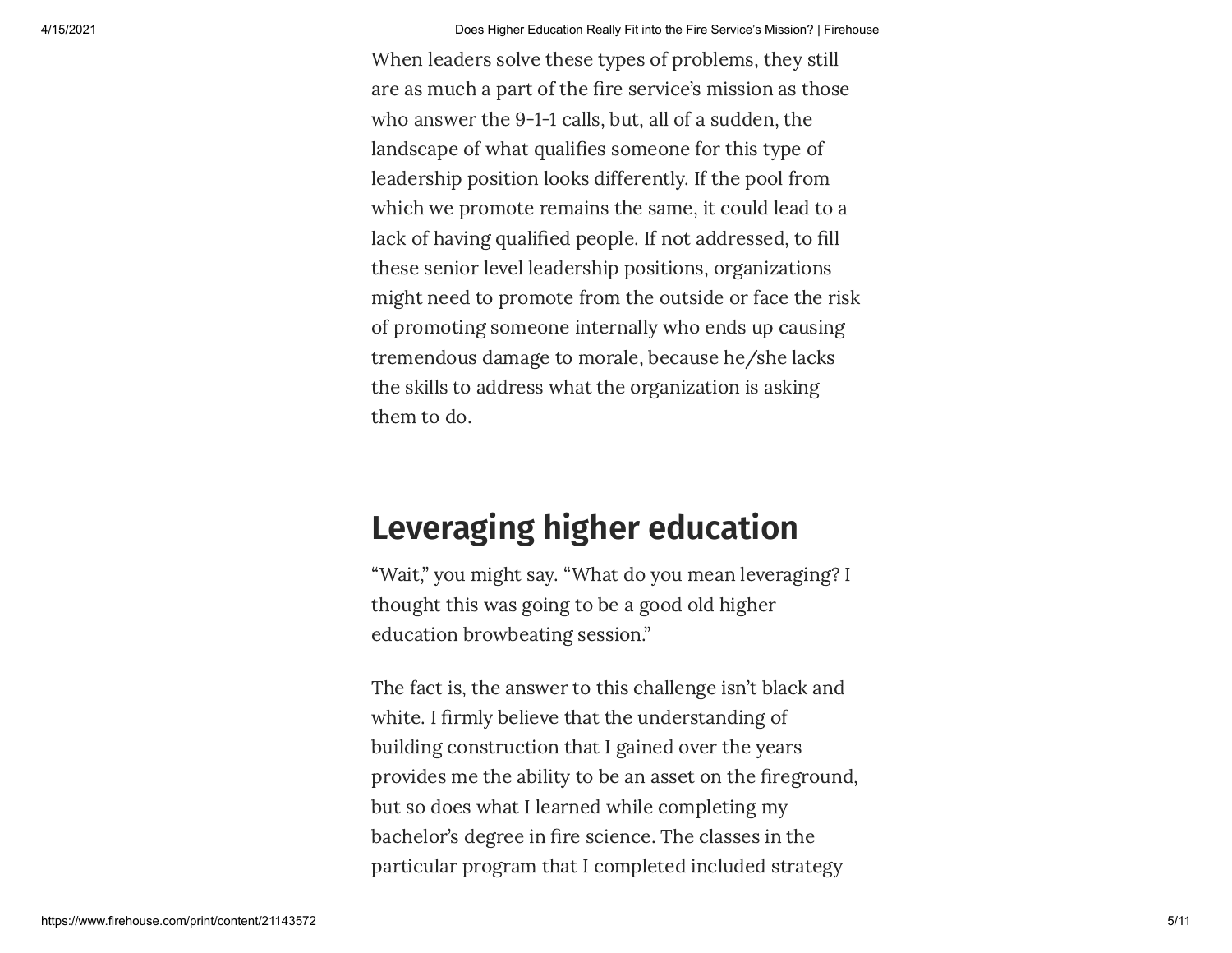and tactics, fire behavior, fire protection systems and water supply. After becoming a lieutenant, I realized that, to better understand the decisions that were coming down the pipeline, I needed to learn more about how my organization runs administratively.

So, I went back to school for a master's degree in public administration, and I learned about shaping organizational culture, leading strategic change, managing projects and how adults learn. I even took a course in professional ethics. I used this information during my role as the lieutenant of training in charge of recruit academy instruction to enhance our programs. After I was promoted to captain, I used what I learned during a succession management and communications strategy course to improve the health and morale of our department's Marine Response team. To put it simply, I'm a better leader, coach, manager, instructor and overall firefighter because of the investment that I made by pursuing higher education.

#### **To change or not to change**

It's easy to see why people are disgruntled over higher education when departments have seen fit to move the goal posts for promotion without input from or explanation to its tenured workforce. Incumbents have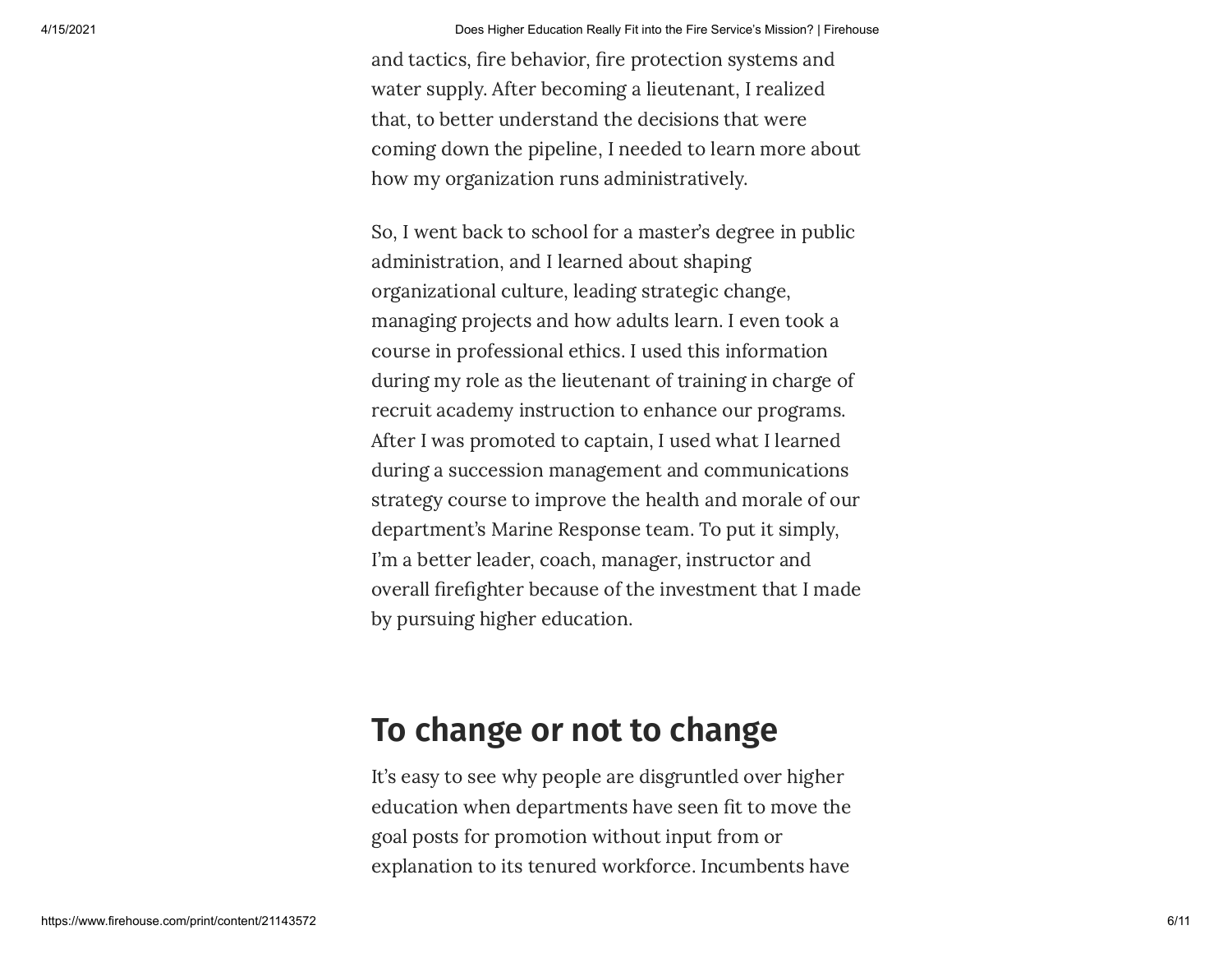put in the time and sweat to accomplish this mission, and any reasonable person would want to feel that his/her leaders value their contributions and sacrifices. Dramatically changing your department's promotional and hiring process, particularly in a vacuum and absent a high level of transparency, is a perfect recipe for creating a workforce that is rich in uncertainty and rife with conflict. It's worth pointing out that you can tell people that you value them, but who you decide to hire or promote might suggest differently. I like it said best this way: "Show me your department's promotional process, and I'll show you what they value."—Ric Jorge, Palm Beach, FL, Fire Department (Ret.)

Although the fire service has a reputation for being resistant to change, I believe that the opposite is true well, kind of. How members feel about the changes coming down the pipeline is primarily determined by how good of a job that leaders do explaining why the change is needed, particularly in cases where tradition is concerned. It's equally as vital that we allow others to disagree with our conclusions and that we seek to prove them right, to ensure that what we present is indeed the best solution moving forward.

#### **Square peg, round hole**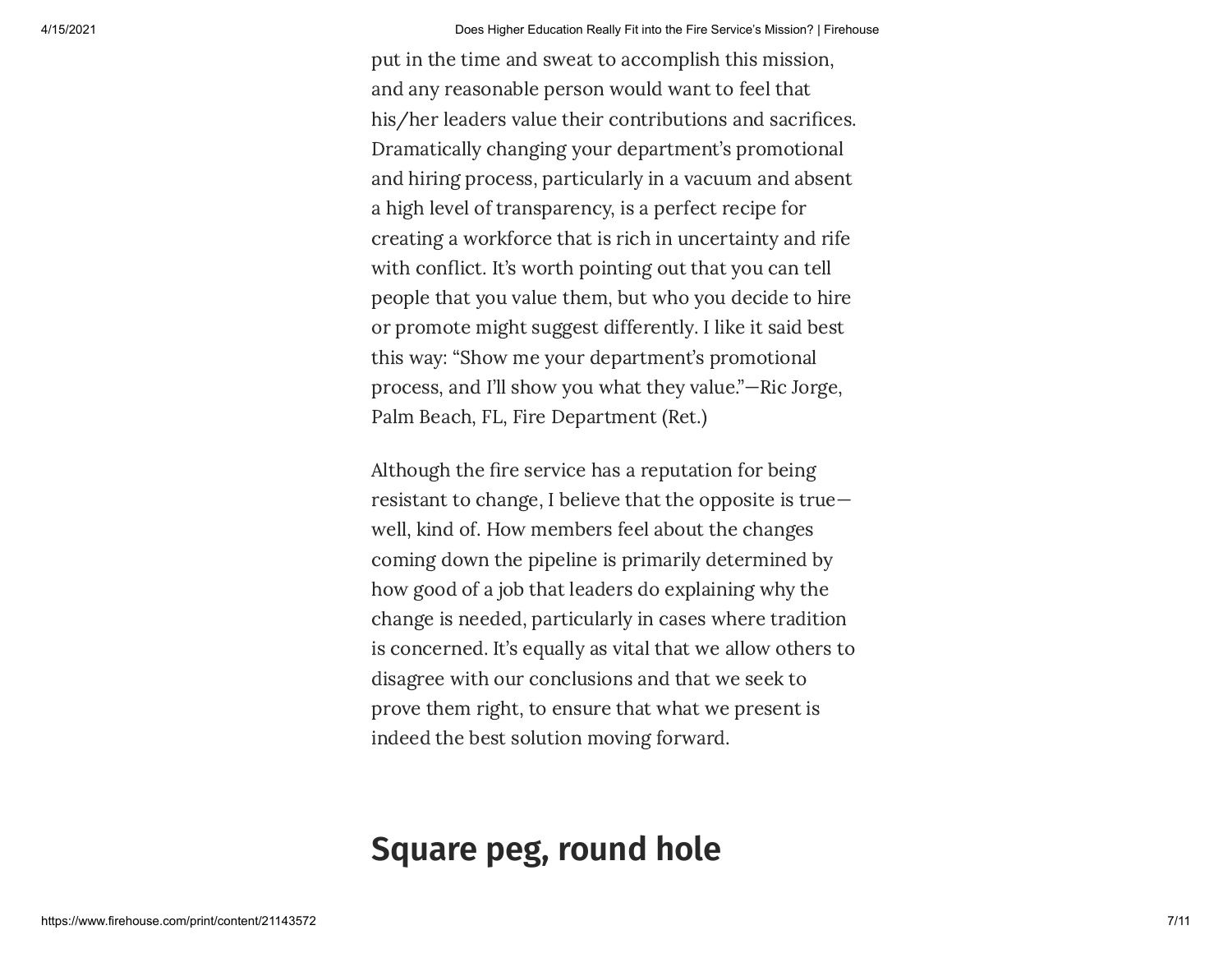At face value, I get why this could be upsetting for folks, but the point that I have been building to is this: Square pegs don't fit into round holes. Here's what I mean: Although I currently serve as a captain in my organization, I have heard the word no more times than yes, including when it comes to promotion. When our egos are injured, it can be difficult to maintain objectivity. We can fall into the trap of making ourselves into victims and believing that people who we trusted to make decisions about and for us now are bad people. Part of what fuels this is the idea that tenure equals promotability—which it most certainly does not.

For example, a hard-charging and well-respected lieutenant heard the word no when he went for promotion to captain. After seeing a younger officer who had less experience than he but a college degree get the nod, his guys wasted no time convincing him to feel jaded and overlooked. However, after learning that the new captain was assigned to work in the planning section—a 40-hour work week that had no sight of an apparatus—he quickly changed his tune regarding the chief's decision. The gentleman who received the promotion happened to have a background and interest in project management. It was a good fit for the organization and both of the officers.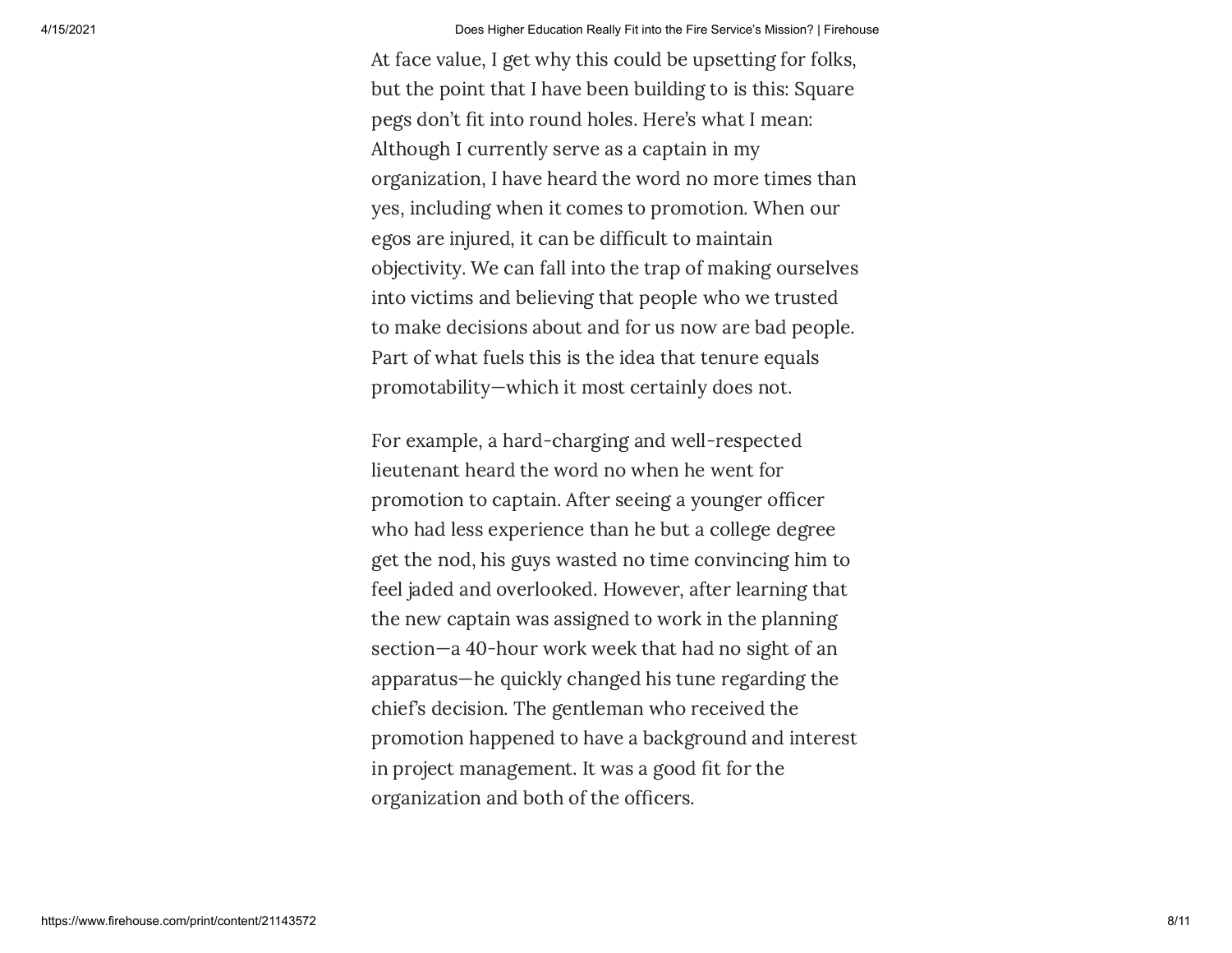### **Above and beyond**

I certainly appreciate that this article won't speak to everyone in the fire service, and that is totally OK. I do hope that everyone might consider for at least a moment the following: It isn't about whether you do or don't have trade skills or a college degree. Success on this job comes down to a leader's ability to leverage whatever skills his/her team possesses. Focus on staying engaged and learning about this job. Care about each other and about the oath that you swore, and you always will be on a path to success.

Chiefs: When employees disagree about what should and shouldn't be a priority in an organization, what often results is loss of morale, decreased engagement and motivation and the emergence of politics. Leaders are obliged to go above and beyond communicating when it comes to their intent, particularly when change and traditions are involved. There always has been, and always will be, a need for firefighters who have a bluecollar background. There also is no question about the need for some of these same firefighters who desire leadership positions to pursue training in areas that don't involve the front seat of an apparatus.

Ensure that the people who you hire and promote reflect the same values and mission that you hang on the walls of your fire station. It's your job to have and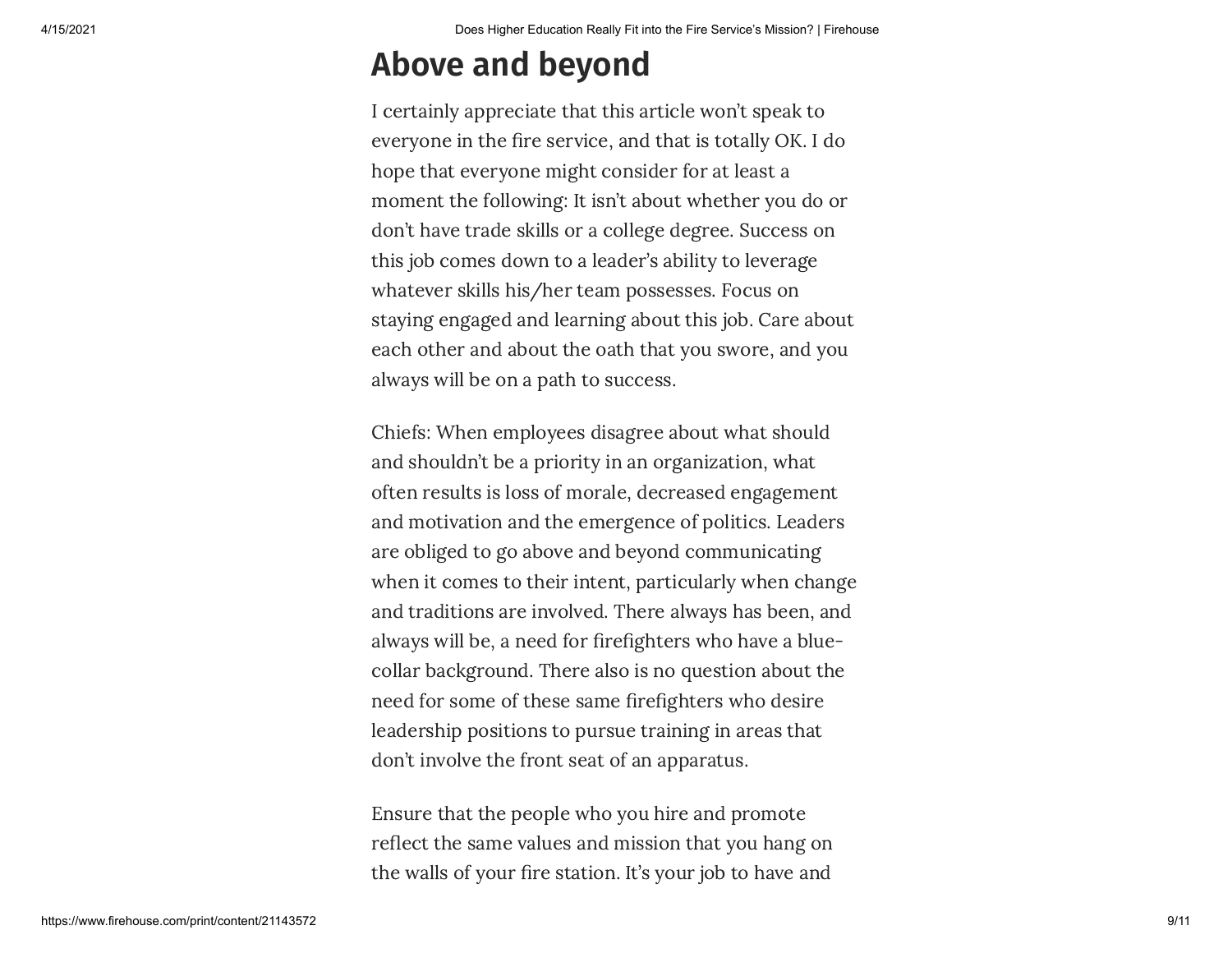execute a vision that results in the right mix of people receiving the training and the opportunity to answer whatever challenges await the fire service tomorrow. Not everyone in your organization will understand the weight and toll that this will take on you, but that's part of the role that you signed up for when you asked for the job.

Firefighters and aspiring or existing leaders: If you managed to read this far and are curious as to what opportunities might lie in wait for you throughout your career, please consider this: There are plenty of opportunities, be it at the firehouse during your downtime or on your days off, to spend one less hour watching Netflix and instead spend it learning about something that will help you to become more qualified for your next career goal.

Remember, take pride in what you do but always be able to laugh at yourself. Put the team and mission first, and you always will feel as though you have the greatest job in the world.

Make Your Own Opportunity

There's no shortage of occasions to enhance your qualifications as a means of putting yourself in position for consideration for promotion.